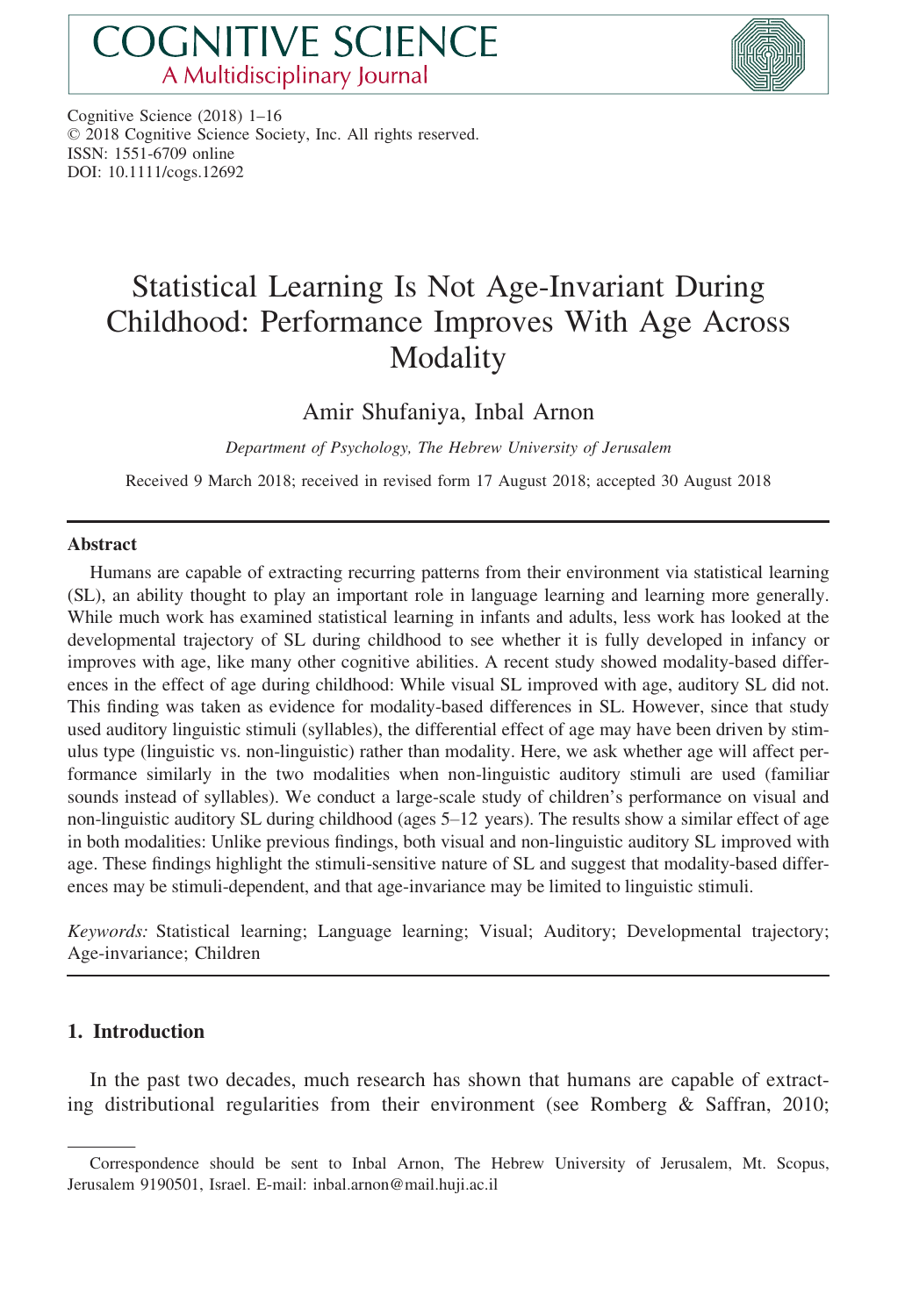Thiessen & Erickson, 2015 for reviews). This ability, often called statistical learning (SL), is present from early infancy (Saffran, Aslin, & Newport, 1996), including in newborns (e.g., Teinonen, Fellman, Näätänen, Alku, & Huotilainen, 2009). Statistical learning is found across different modalities (i.e., auditory, visual, and tactile; Conway & Christiansen, 2005; Emberson, Conway, & Christiansen, 2011), and it can be used to learn various linguistic relations, from phonetic categories (Maye, Werker, & Gerken, 2002), through word order (Gervain, Nespor, Mazuka, Horie, & Mehler, 2008), to phrasal structure (Gómez & Gerken, 1999). In line with its postulated role in language acquisition, SL performance is correlated with language outcomes in both children (e.g., Arciuli  $\&$  Simpson, 2011; Kidd, 2012) and adults (e.g., Conway, Bauernschmidt, Huang, & Pisoni, 2010; Misyak & Christiansen, 2012).

While much work has studied SL in infants and adults, fewer studies have examined SL in children or looked at its developmental trajectory during childhood. Such developmental findings are crucial for understanding whether SL is fully developed in infancy or whether it improves with age, like many other cognitive capacities. Statistical learning is a form of implicit learning (Perruchet & Pacton, 2006) which can be broadly defined as distributional learning that occurs without explicit awareness. While SL and implicit learning are often studied in separate literatures, they share many commonalities (see Christiansen, in press). Traditionally, implicit learning is claimed to be age-invariant (Meulemans, Van der Linden, & Perruchet, 1998; Reber, 1993), a claim supported by studies showing no difference in accuracy between children and adults (Bertels, Boursain, Destrebecqz, & Gaillard, 2015; Saffran, Newport, Aslin, Tunick, & Barrueco, 1997). However, very few cognitive skills do not improve with age, and indeed there is growing evidence within the implicit learning literature that performance improves during childhood (e.g., Janacsek, Fiser, & Nemeth, 2012; Lukács & Kemény, 2015). SL may show similar developmental changes when assessed using cross-sectional samples of sufficient size and over larger age ranges (Arciuli & von Koss Torkildsen, 2012). In line with this prediction, a large-scale cross-sectional study found that visual SL improves with age during childhood (between the ages of 5 and 12 years, Arciuli & Simpson, 2011). A similar pattern of age improvement was found for visual SL when both accuracy rates and hippocampal structure were compared in children, adolescents, and adults (Schlichting, Guarino, Schapiro, Turk-Browne, & Preston, 2017).

A recent study compared the developmental trajectory of visual and auditory SL across childhood (ages 5–12) and found modality-based differences: While visual SL improved with age, auditory SL did not (Raviv & Arnon, 2018). This pattern was taken as evidence for the modality-sensitive nature of SL, which is also supported by findings from the adult literature (Conway & Christiansen, 2005, 2006; Emberson et al., 2011; Raviv & Arnon, 2018; Siegelman & Frost, 2015). With regard to age, the conclusion was that auditory SL is age-invariant, whereas visual SL is not, a claim that can help reconcile the previously mixed findings in the literature where age effects were reported for visual SL (Arciuli & Simpson, 2011), but not auditory SL (Saffran et al., 1997). However, since the auditory task used linguistic stimuli (syllables), an alternative explanation is that the differential effect of age on performance was driven by the nature of the stimuli (linguistic vs. non-linguistic) rather than modality. Such a pattern would be consistent with the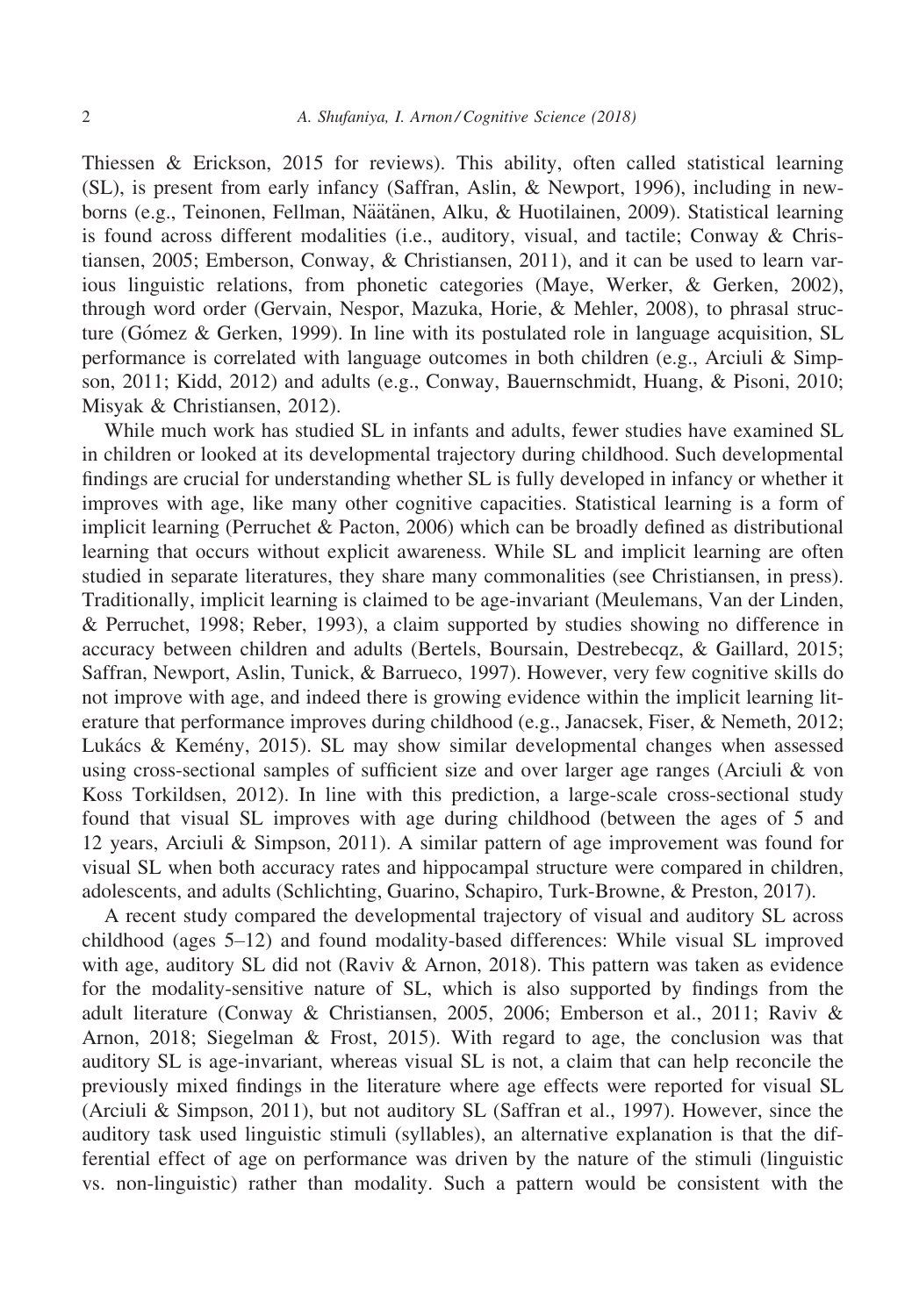postulated role of SL in language acquisition, and the findings that unlike many other cognitive abilities, language learning does not improve with age (Hakuta, Bialystok, & Wiley, 2003; Hartshorne, Tennebaum & Pinker, 2018; Johnson & Newport, 3 1989). Linguistic auditory SL may similarly not improve with age. In other words, it is possible that auditory SL does improve with age when non-linguistic auditory stimuli are used.

In this study, we test this prediction by conducting a large-scale cross-sectional study of the developmental trajectory of visual and non-linguistic auditory SL across childhood (ages five to thirteen,  $N = 232$ ). Infants, children, and adults are capable of learning nonlinguistic auditory sequences and learn them as well as syllable sequences (Saffran, 2002; Saffran, Johnson, Aslin, & Newport, 1999). However, no study to date has asked whether performance improves with age for such non-linguistic auditory stimuli. We examine performance on a non-linguistic auditory task (using familiar sounds) and a visual one (using object drawings) across childhood. If the effect of age on SL is dependent on modality, reflecting constraints of the auditory system, we expect to see an improvement with age for the visual task, but not the auditory one, similar to Raviv and Arnon (2018). If, in contrast, the effect of age is stimuli-sensitive and age invariance is unique to linguistic elements, performance should improve with age for both the visual and non-linguistic auditory tasks. Our tasks are closely modeled on the ones used in Raviv and Arnon (2018), where participants had to detect recurring triplets in a continuous temporal stream. The task properties were similar to those of Raviv and Arnon (2018) in terms of their statistical properties, and nature and number of exposure and test trials. They differed in that our auditory task used familiar non-linguistic sounds (bird tweeting, door opening, and bell ringing etc.) instead of syllables: The sounds were familiar, but, unlike syllables, were not expected to co-occur together in any particular way. We tested children in the same age range as in the previous study to better enable the comparison between them.

#### 2. Method

#### 2.1. Participants

One hundred and eighteen children completed the auditory task (age range: 5–12 years, mean age: 8;7 years, 67 boys and 51 girls) and 111 different children completed the visual task (age range: 5–12 years, mean age: 8;7 years, 63 boys and 48 girls). All children were recruited as part of their visit to the Living Lab at the Bloomfield Science Museum in Jerusalem, and they received a small educational reward in return for their participation. Parental consent was obtained for all children. All the children were native Hebrew speakers, and none had known language or learning disabilities, as reported by their parents.

# 2.2. Materials

Each child completed either the non-linguistic auditory task or the visual task in a between-subject design. In both tasks, participants were exposed to a continuous exposure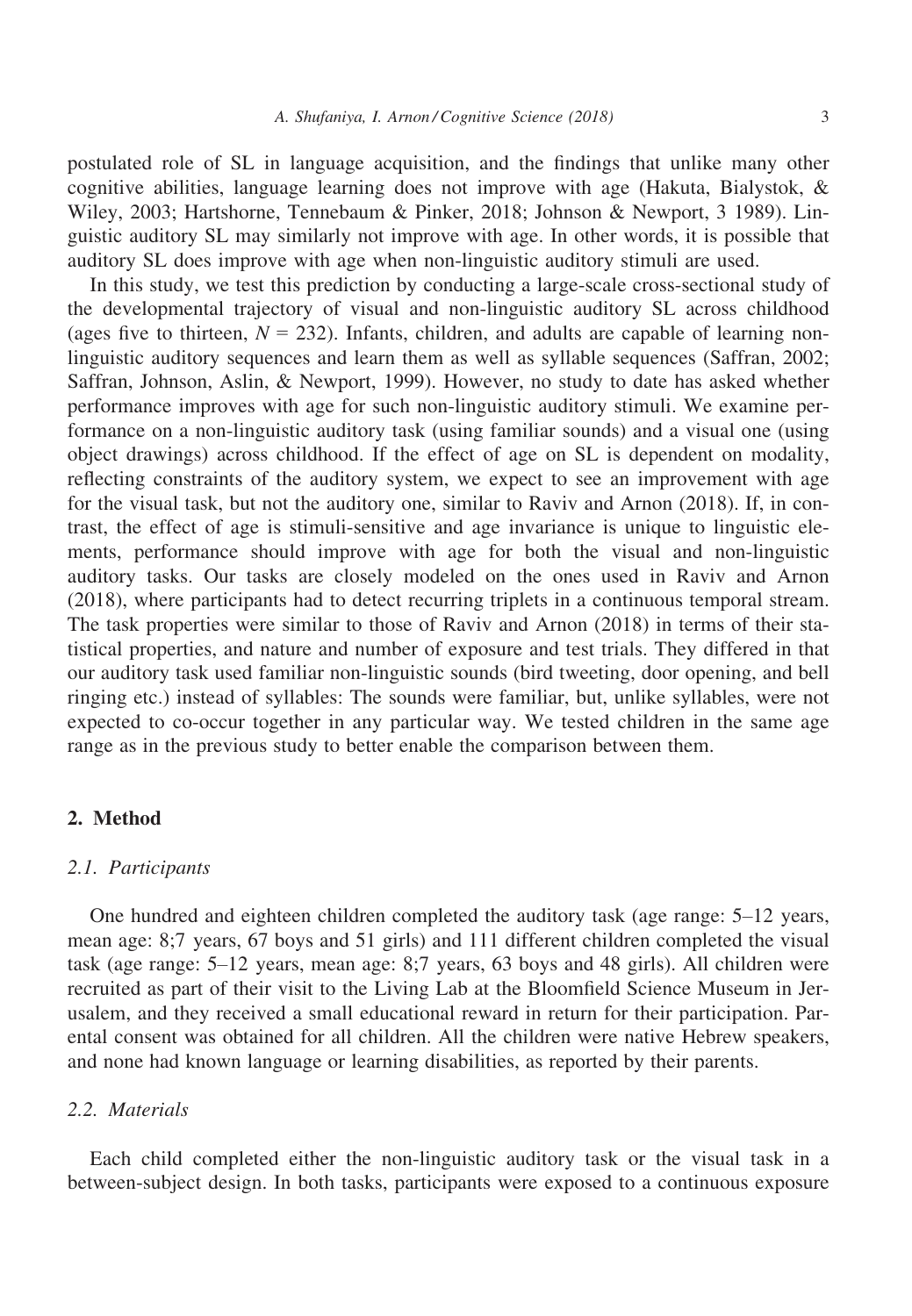stream containing five recurring triplets. The transitional probabilities between syllables were 1 within triplets and 0.25 between triplets. Following exposure, learning was assessed using 25 two-alternative-forced-choice trials (2AFC).

#### 2.2.1. Non-linguistic auditory task

The auditory stimuli consisted of five unique triplets of familiar sounds built from an inventory of 15 different recognizable non-linguistic sounds such as door opening and bell ringing (see Appendix A for the complete list of sounds). The triplets were generated anew for each participant, so that each participant heard a different set of triplets. The duration of each sound was 500 ms, with a 100 ms break between sounds (duration of 1,800 ms for each triplet). This differs from the stimuli duration in Raviv and Arnon (2018) where each syllable was presented for 250 ms. This change allowed us to equate stimulus duration between the auditory and visual tasks, and to better reflect the longer duration of familiar sounds compared to syllables (we discuss the possible effect of this in the general discussion). The five triplets were concatenated together in a semi-randomized order to create the familiarization stream (with the constraint that no triplet will be heard twice in a row). The exposure phase lasted 3:30 min, with each triplet repeated 24 times. Importantly, there were no visual, auditory, or temporal cues to indicate triplet boundaries.

## 2.2.2. Visual task

The visual stimuli consisted of five unique triplets of drawings from a set of 15 blackand-white drawings of familiar objects (house, book, plane; see Appendix A for all items). The drawings were all taken from a set of normed drawings (Alario & Ferrand, 1999). All pictures had high naming agreement, similar length (in Hebrew), high frequency, and early age of acquisition in Hebrew (based on Maital, Dromi, Sagi, & Bornstein, 2000). The triplets were created anew for each participant so that each saw a different set. The duration of each triplet was 1,800 ms (like the auditory task): Each drawing appeared on the screen for 500 ms, with a 100 ms break between drawings. The triplets were concatenated together in a semi-randomized order (with the constraint that no triplet will appear twice in a row) to create the visual familiarization stream. The exposure phase lasted 3:30 min, with each triplet repeated 24 times. Again, there were no visual, auditory, or temporal cues to indicate triplet boundaries.

#### 2.2.3. The test-phase

The test phase was identical for the two tasks. It included 25 2AFC trials where participants had to choose between two triplets (separated by 500 ms). On each trial, participants heard a real triplet (that appeared in the exposure stream) and a foil triplet, either preceding or following it. Foil triplets were constructed by taking the first sound/drawing from one triplet, followed by the second sound/drawing from another triplet, and the third sound/drawing from a third triplet. Each element in the foil triplets appeared in a similar position in real triplets, but with different surrounding sounds/drawings. This created a difference in TPs between real triplets and foils: While the TPs between every two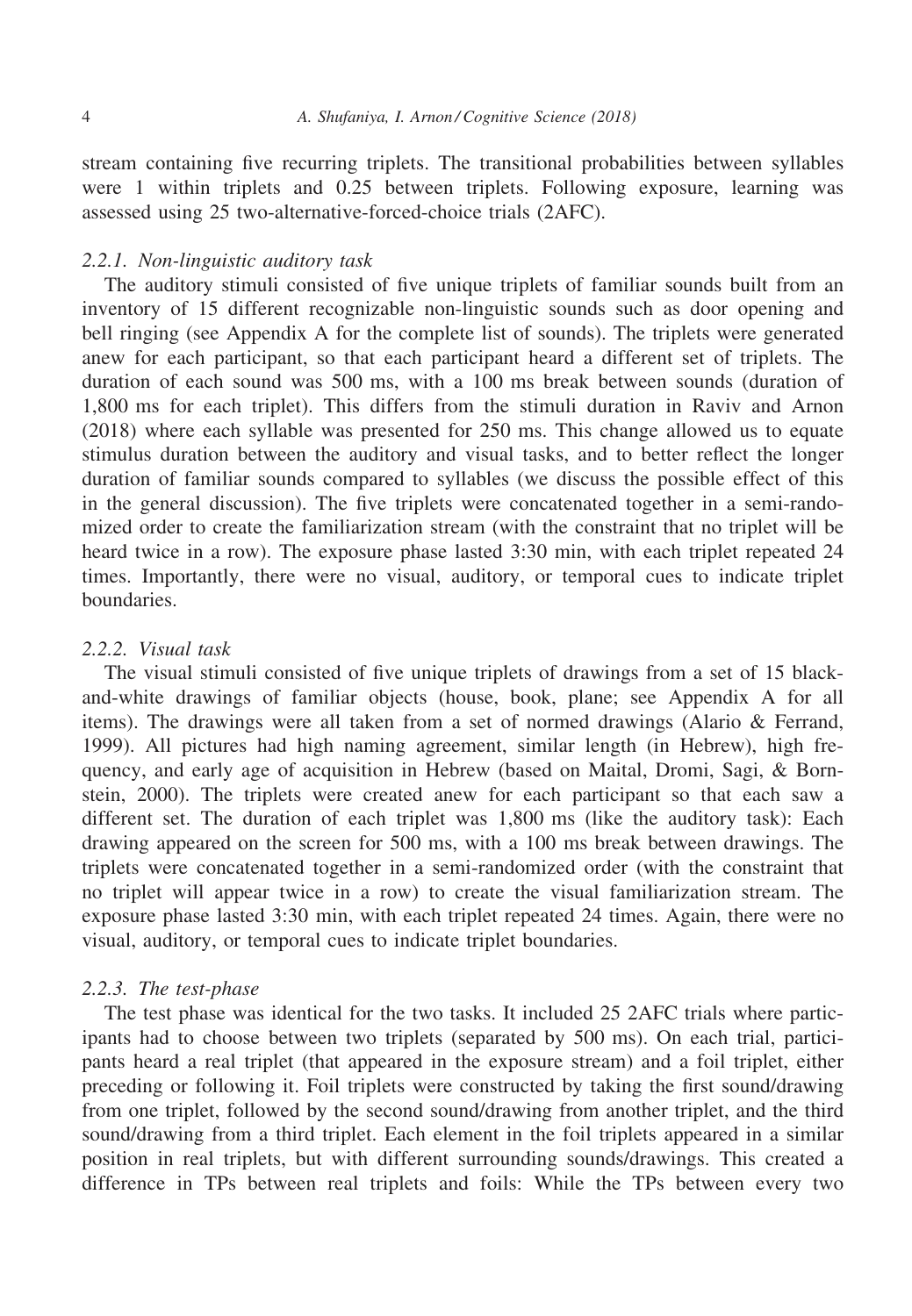adjacent elements within a triplet were 1, the TPs between every two elements in a foil were 0. If participants were attending to the distributional properties of the exposure stream, they should be able to distinguish between real triplets and foils.

## 2.3. Procedure

Children were tested individually while seated at a computer wearing noise-cancelling headphone. In the non-linguistic auditory task, children were told to listen to an alien song based on sounds they heard on Earth. Following exposure, children were asked to help the aliens reconstruct the song by telling them which of the two short sound sequences (triplets) appeared in the same order in the alien song they just heard. In the visual task, children were told that aliens were bringing souvenirs from Earth back to their spaceship. Following exposure, children were asked to help the aliens and say which of the two triplets they saw were taken into the spaceship in the same order before. For both tasks, the test trials were presented to children in random order (with the constraint that the same real/foil triplet did not appear in two consecutive trials). The order of real triplets and foils on each trial was counter-balanced so the real triplets appeared first in half of the trials and the foil appeared first in the other half. After hearing both possibilities, children were asked to press either "1" if they thought the correct triplet was the first or "2" if it was the second. In case children felt they did not know the answer, they were encouraged to guess which seemed more familiar. At the end of the task, the experimenter thanked the child for helping the aliens and let them to choose a small reward.

# 3. Results

Three children were removed from the analyses because their performance was significantly below chance using the binomial distribution (accuracy under  $32\%$  correct).<sup>1</sup> Children showed learning in both tasks with performance significantly above chance (nonlinguistic auditory task: mean accuracy 59%,  $t(118) = 8.36$ ,  $SD = 0.12$ ,  $p < .0001$ ; visual task: mean accuracy 64%,  $t(111) = 8.96$ ,  $SD = 0.16$ ,  $p < .0001$ ). Performance was better in the visual task compared to the auditory task  $(t(228) = 2.45, p < .01)$ , consistent with previous findings of a visual advantage in children of the same ages (Raviv & Arnon, 2018). Table 1 shows accuracy across development (in 5-year-and-a-half age bins of similar size, following Raviv & Arnon, 2018). We use these bins only for presentational clarity: In the analyses, age was entered in half years, without any additional division into bins. As can be seen, children showed learning as a group across development and seem to improve with age in both modalities, though the increase seems more linear in the visual domain (Table 1). Fig. 1 shows children's mean performance on both tasks as a function of age.

To test for significance, we used mixed-effect logistic regression models. Our dependent binominal variable was success in a single test trial. The model included fixed effects for age (in half years, centered), modality (visual vs. auditory. contrast coding),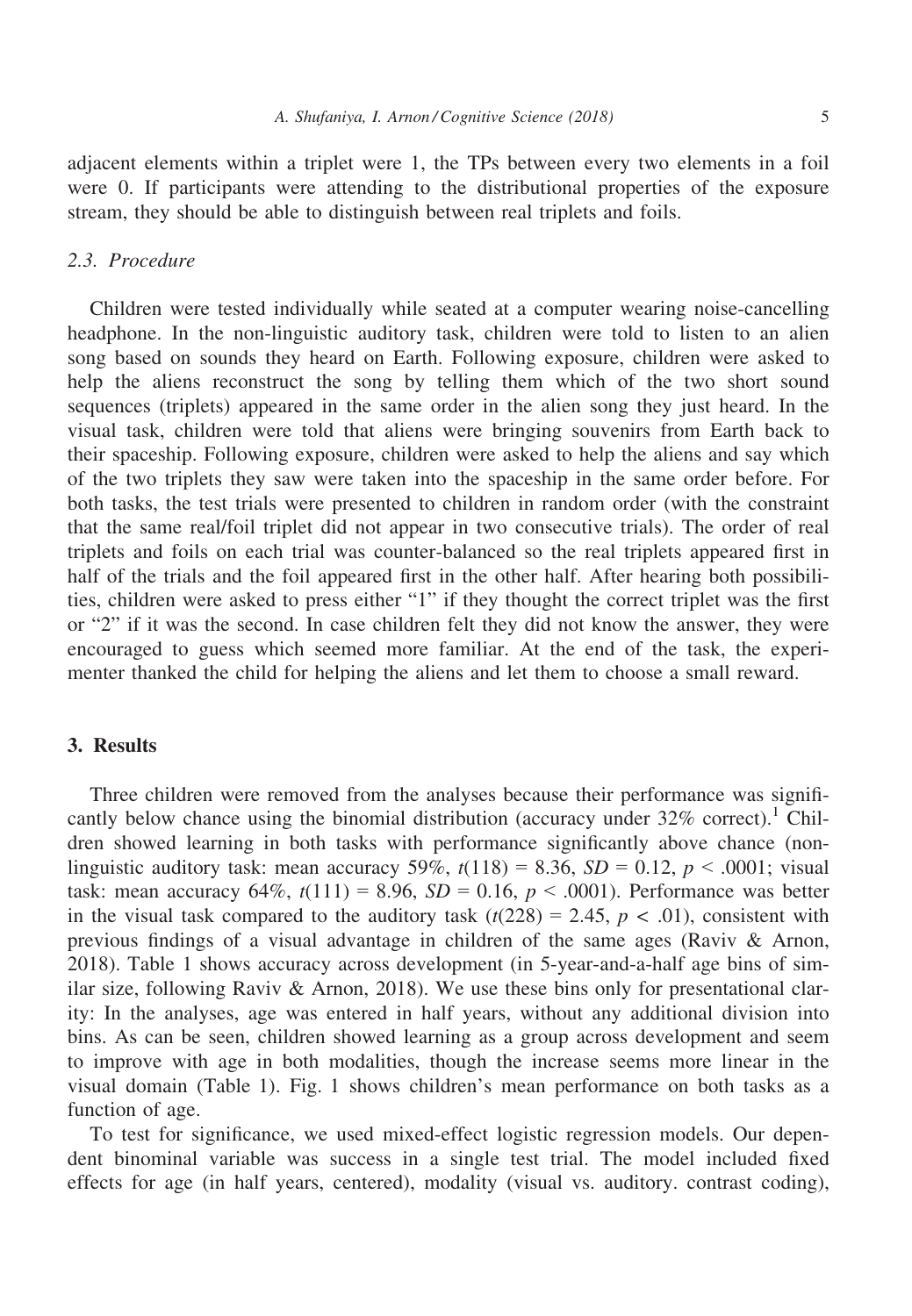|                        | Non-linguistic Auditory |      |           |     | Visual |           |
|------------------------|-------------------------|------|-----------|-----|--------|-----------|
|                        | N                       | Mean | t-score   | N   | Mean   | t-score   |
| Age group $5$ to $6.5$ | 24                      | 0.58 | $3.49**$  | 22  | 0.54   | 1.25      |
| Age group 6.5 to 8     | 23                      | 0.54 | 1.59      | 24  | 0.61   | $4.67***$ |
| Age group 8 to 9.5     | 26                      | 0.61 | $4.68***$ | 24  | 0.64   | $4.33***$ |
| Age group 9.5 to 11    | 25                      | 0.57 | $3.54**$  | 24  | 0.68   | $5.18***$ |
| Age group 11 to $12.5$ | 24                      | 0.64 | $6.02***$ | 20  | 0.71   | $6.33***$ |
| All children           | 122                     | 0.59 | $8.36***$ | 114 | 0.64   | $9.3***$  |

Table 1 Visual and auditory SL accuracy by age bins

\*\*p < .01; \*\*\*p < .001



Fig. 1. Accuracy in both tasks by age (in half years). Each dot represents an accuracy score (ranging from 0% to 100%) shown by one participant in the relevant age range. The size of the dots reflects the number of participants who had that score. The two colorful plotted lines represent the linear regression line for each modality, with the standard confidence interval in black. The black line represents the 50% chance level.

and the interaction between them to see if age affects performance on both visual and non-linguistic auditory SL. We used age in half-years rather than age in months to better enable the comparison of our results to those of Raviv and Arnon (2018)—where age was used in half-years—and to avoid problems with model convergence (we are interested in the interaction between age and modality and do not have the same distribution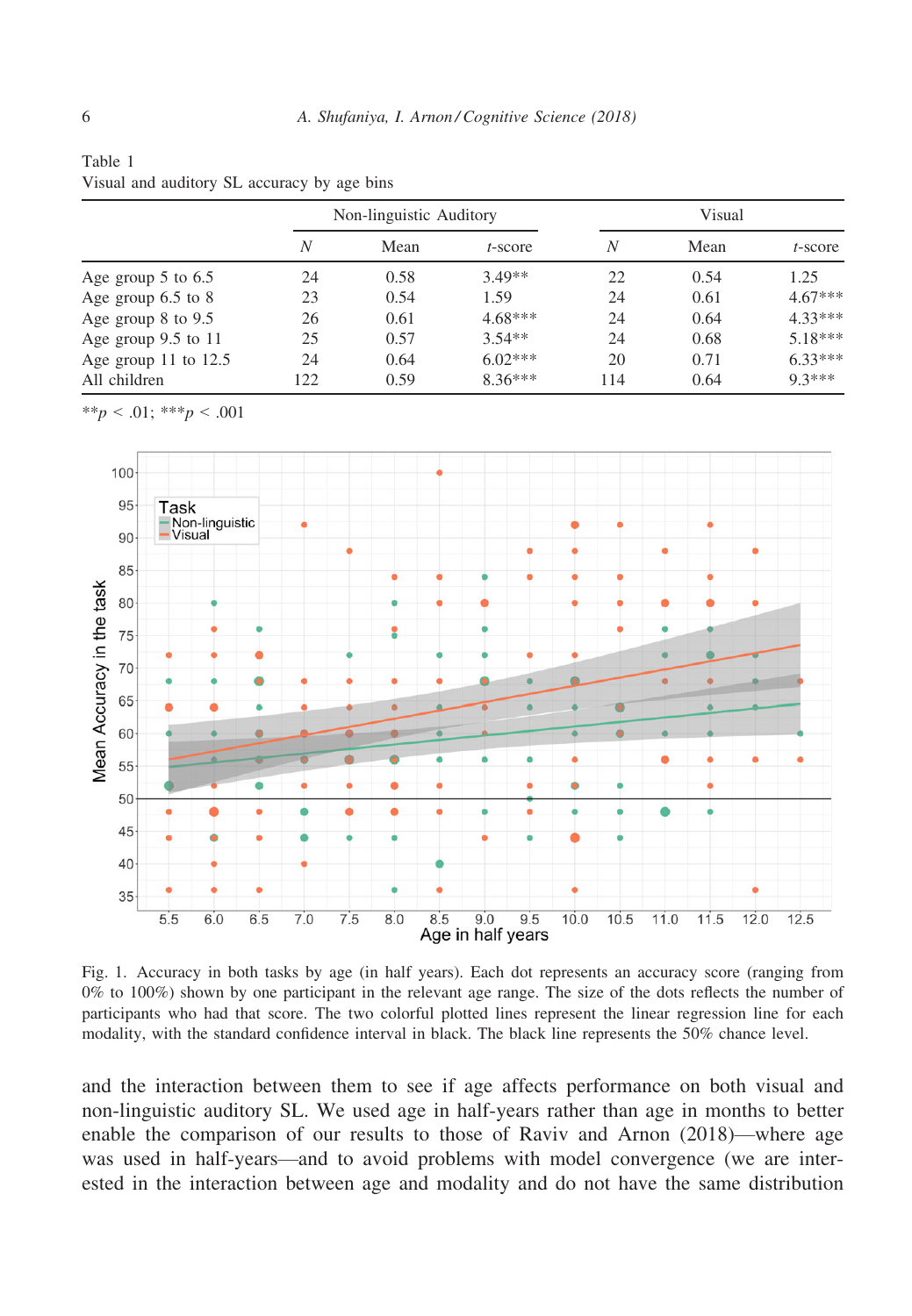of participants per month in the two tasks). The model also had trial number (centered), order of appearance in test (whether the real triplet or the foil appeared first, deviation coded), and gender (males vs. females, contrast coding) as additional fixed effects. We also included the interaction between order of appearance and modality, since previous work showed that order at testing affected accuracy for auditory, but not visual (Raviv & Arnon, 2018). The model also had a random intercept for subjects (because items were generated anew for each participant, we did not include a random effect structure for items).

Age had a significant positive effect on performance (Table 2): Children's accuracy improved with age, with older children showing higher accuracy ( $\beta = 0.06$ ,  $SE = 0.02$ ,  $p = .032$ ). The interaction between modality and age was not significant ( $\beta = 0.05$ ,  $SE = 0.04$ ,  $p = 0.16$ , chi-square = 189,  $p > 0.1$  in model comparison), indicating that auditory SL does improve with age when the stimuli are not linguistic. After removing the interaction term, the effect of age was highly significant ( $\beta = 0.08$ ,  $SE = 0.02$ ,  $p < .001$ , model comparison: chi-square = 18.03,  $p < .001$ ). The effect of modality was significant, with children showing higher accuracy in the visual domain ( $\beta = 0.20$ ,  $SE = 0.07$ ,  $p = .006$ , as in Raviv and Arnon (2018). The effect of trial number was not significant  $(\beta = -0.006, \text{SE} = 0.003, p = 0.09)$ , confirming that no learning (or unlearning) was happening during the test phase itself. The effect of gender was not significant ( $\beta = -0.02$ ,  $SE = 0.03$ ,  $p = 0.49$ ). The effect of order of appearance was significant, with higher accuracy when the real triplet appeared first ( $\beta = -0.008$ ,  $SE = 0.03$ ,  $p = .026$ ). The interaction between order of appearance and modality was marginal ( $\beta = -0.09$ ,  $SE = 0.05$ ,  $p = .08$ ): The effect of order of appearance was not significantly stronger in the auditory modality.

We ran two additional models on each task separately to ensure that the effect of age is found in both modalities (Tables 3 and 4). We had the same fixed and random effect structure as in the previous model, excluding modality (Tables 2 and 3). Accuracy increased with age in both modalities (auditory:  $\beta = 0.06$ ,  $SE = 0.02$ ,  $p = .005$ ; visual:  $\beta = 0.11$ ,  $SE = 0.03$ ,  $p = .0007$ ). In line with the marginal interaction found in the joint model, the effect of order of appearance differed in the two modalities: Order of appearance affected accuracy in the auditory modality ( $\beta = 0.08$ ,  $SE = 0.03$ ,  $p = .03$ ), but not

|                                        | Estimate | SE    | z-value  | $p$ -value |
|----------------------------------------|----------|-------|----------|------------|
| (Intercept)                            | 0.373    | 0.054 | 6.866    | < 0.001    |
| Age                                    | 0.06     | 0.028 | 2.134    | < 0.05     |
| <b>Modality (Visual)</b>               | 0.209    | 0.078 | 2.677    | < 0.01     |
| Gender (male)                          | $-0.02$  | 0.039 | $-0.655$ | > 5        |
| Trial number                           | $-0.006$ | 0.003 | $-1.676$ | >1         |
| Order of appearance (first)            | 0.008    | 0.003 | 2.226    | < 0.05     |
| Age: modality (Visual)                 | 0.05     | 0.040 | 1.380    | >15        |
| Modality (Visual): order of appearance | $-0.09$  | 0.055 | $-1.729$ | > 0.08     |

Table 2 Mixed-effect regression model for both tasks (ages 5–12) with significant effects in bold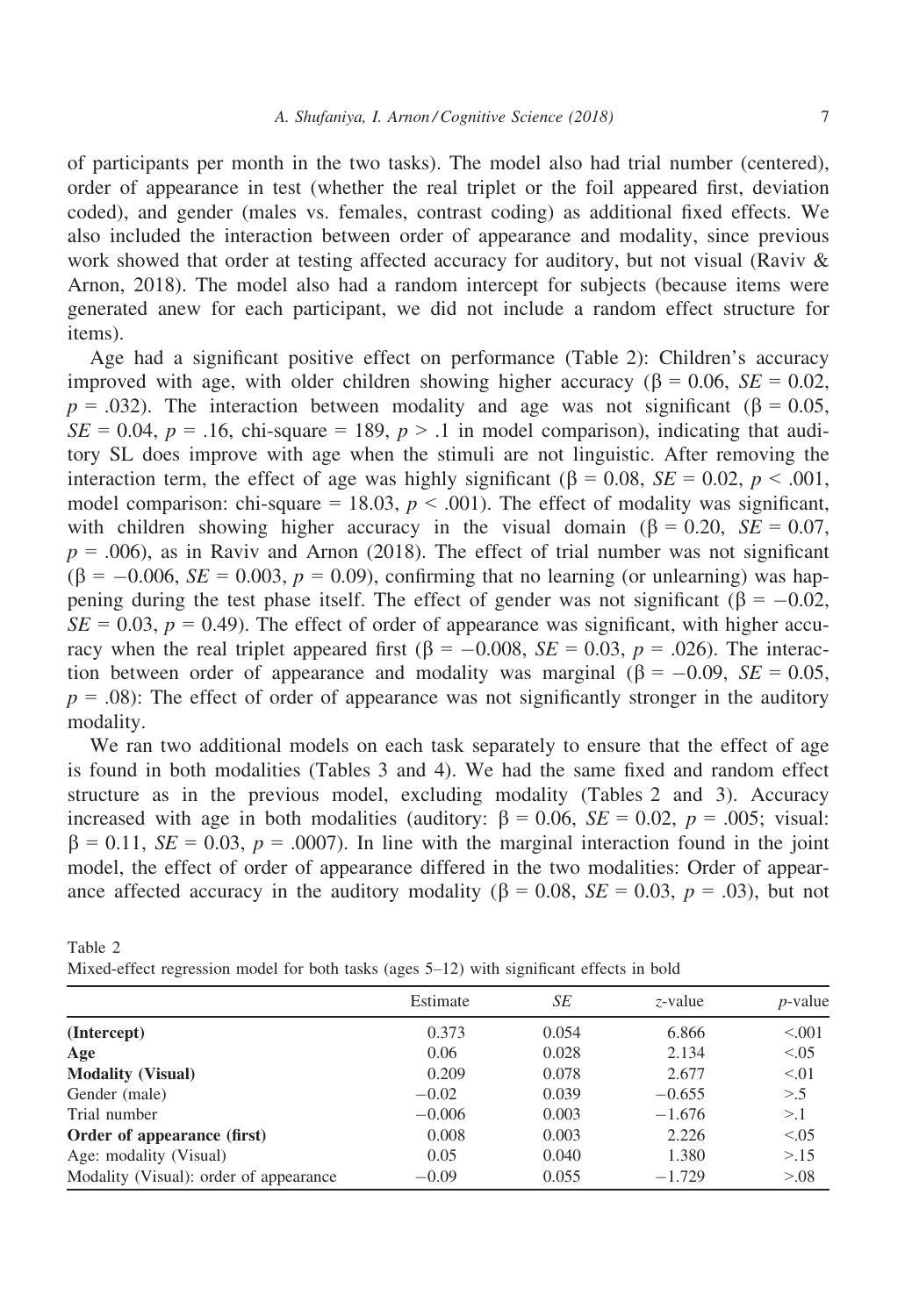| ł<br>I<br>۰. |  |  |  |
|--------------|--|--|--|
|              |  |  |  |
|              |  |  |  |
|              |  |  |  |
|              |  |  |  |
|              |  |  |  |

Table 3

| Mixed-effect regression model for the auditory task (ages 5–12) with significant effects in bold |  |  |  |  |
|--------------------------------------------------------------------------------------------------|--|--|--|--|
|--------------------------------------------------------------------------------------------------|--|--|--|--|

|                             | Estimate | SЕ    | $z$ -value | $p$ -value |
|-----------------------------|----------|-------|------------|------------|
| (Intercept)                 | 0.357    | 0.043 | 8.289      | < 0.001    |
| Age                         | 0.06     | 0.028 | 2.753      | < 01       |
| Gender (male)               | $-0.07$  | 0.043 | $-1.835$   | $=0.06$    |
| Trial number                | $-0.004$ | 0.005 | $-0.854$   | >3.3       |
| Order of appearance (first) | 0.08     | 0.03  | 2.159      | < 0.05     |

Table 4

Mixed-effect regression model for the visual task (ages 5–12), significant effects in bold

|                             | Estimate | SЕ    | $z$ -value | $p$ -value |
|-----------------------------|----------|-------|------------|------------|
| (Intercept)                 | 0.611    | 0.069 | 8.781      | < 0.001    |
| Age                         | 0.11     | 0.034 | 3.390      | < 0.001    |
| Gender (male)               | 0.03     | 0.069 | 0.554      | >0.5       |
| Trial number                | $-0.008$ | 0.005 | $-1.547$   | >1         |
| Order of appearance (first) | $-0.01$  | 0.041 | $-0.317$   | >7         |

in the visual one ( $\beta = -0.01$ ,  $SE = 0.04$ ,  $p = .75$ ), replicating previous findings (Raviv & Arnon, 2018).

## 3.1. Looking at the effect of age by modality and stimuli-type: A cross study comparison

Our results show that both visual and auditory SL improve with age, when familiar sounds are used instead of syllables. This contrasts with previous findings (Raviv & Arnon, 2018) and suggests that the effect of age differs for linguistic and non-linguistic stimuli. To explore this claim more directly, we combined our data with that collected by Raviv and Arnon (2018) and compared the effect of age on the two auditory tasks (one linguistic and one non-linguistic). The two tasks had very similar exposure and testing properties. Each task contained five triplets, repeated 24 times, resulting in the same input statistics. The test phase was also similar, consisting of 25 2AFC trials. The only difference between the tasks was in the duration of the individual stimuli, with syllables having a shorter stimulus duration than the non-linguistic sounds (250 ms vs. 500 ms, we return to this difference in the discussion). We included all children between the ages of 6;6 and 12;0 in our analyses. We excluded children under 6;5 (for which we had data in both tasks) because they did not show learning in the linguistic auditory task (performance was at chance level). Including them leads to an effect of age for the linguistic task that only reflects the move from chance to learning (see Raviv  $\&$  Arnon, 2018 for a more detailed explanation). This led to a total of 232 children: 119 children in the non-linguistic auditory task (mean age 8;7 years) and 113 in the linguistic one (mean age 8;5 years).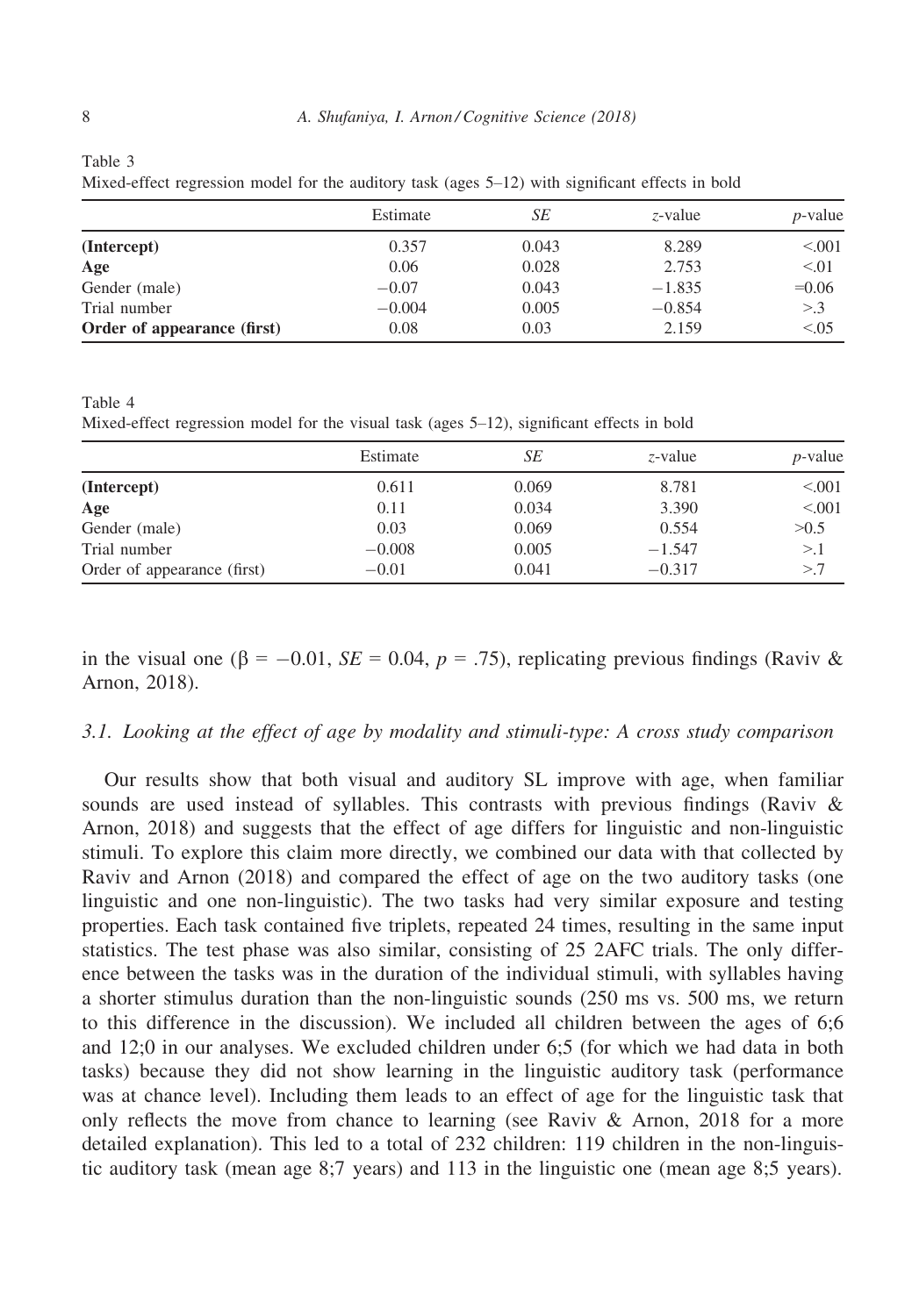We ran a mixed effect regression model on the combined data with the same random and fixed effect structure used to compare the two modalities (see Table 5 and Fig. 2). We added stimuli-type (linguistic vs. non-linguistic) and the interaction between stimulitype and age (in half-years) to test the prediction that age has a different effect on performance for linguistic and non-linguistic stimuli. In line with this prediction, the effect of age was not significant ( $\beta = 0.003$ ,  $SE = 0.03$ ,  $p = .92$ ), but its interaction with stimulitype was ( $\beta = 0.08$ ,  $SE = 0.04$ ,  $p = .042$ ): Age increased accuracy only in the non-linguistic auditory task<sup>2</sup>. A simple-slope analysis confirmed this by showing that the effect of age was significant for the non-linguistic auditory task ( $p = .002$ ), but not for the linguistic one ( $p = .88$ ). To ensure that the interaction does not stem merely from combining two separate samples, we ran another model with the same effect structure on the combined data from our visual task and the one used in Raviv and Arnon (2018). The two visual tasks were identical in all exposure and testing properties and differed only in that one used black-and-white drawings and the other cartoon aliens. In contrast with the results for the auditory tasks, the effect of age was significant ( $\beta = 0.11$ ,  $SE = 0.03$ ,  $p < .001$ ) while the interaction with stimuli-type (aliens vs. drawings) was not  $(\beta = 0.062, SE = 0.04, p = .177, see Table 6).$ 

## 4. Discussion

In this study, we investigated the effect of modality on the developmental trajectory of SL during childhood. In particular, we wanted to test the hypothesis that age affects visual and auditory SL similarly, when non-linguistic auditory stimuli are used. To do so, we examined the developmental trajectory of visual SL and non-linguistic auditory SL (using sounds instead of syllables) in a large sample of children between the ages of 5 and 12. In contrast with previous findings (Raviv  $\&$  Arnon, 2018), we found no difference in the effect of age on performance in the two modalities: Both visual and non-linguistic SL showed improvement during childhood (between the ages of 5 and 12), and the effect of age was not stronger in one modality. These results suggest that the linguistic nature of the stimuli (syllables), rather than its auditory modality, was responsible for

Table 5

Mixed-effect regression model for the two auditory tasks (linguistic and non-linguistic), ages  $5-12$ ,  $N = 132$ , with significant effects in bold

|                               | Estimate | SЕ    | z-value  | $p$ -value |
|-------------------------------|----------|-------|----------|------------|
| (Intercept)                   | 0.285    | 0.054 | 5.272    | < 0.001    |
| Age                           | 0.003    | 0.031 | 0.100    | > 9        |
| Stimuli-type (non-linguistic) | 0.020    | 0.007 | 0.270    | > 7        |
| Gender (male)                 | $-0.063$ | 0.034 | $-1.860$ | $=.07$     |
| Trial number                  | $-0.006$ | 0.004 | $-1.513$ | >12        |
| Order of appearance (first)   | 0.12     | 0.031 | 4.002    | < 0.001    |
| Age: Stimuli-type (sounds)    | 0.124    | 0.031 | 2.208    | < 0.05     |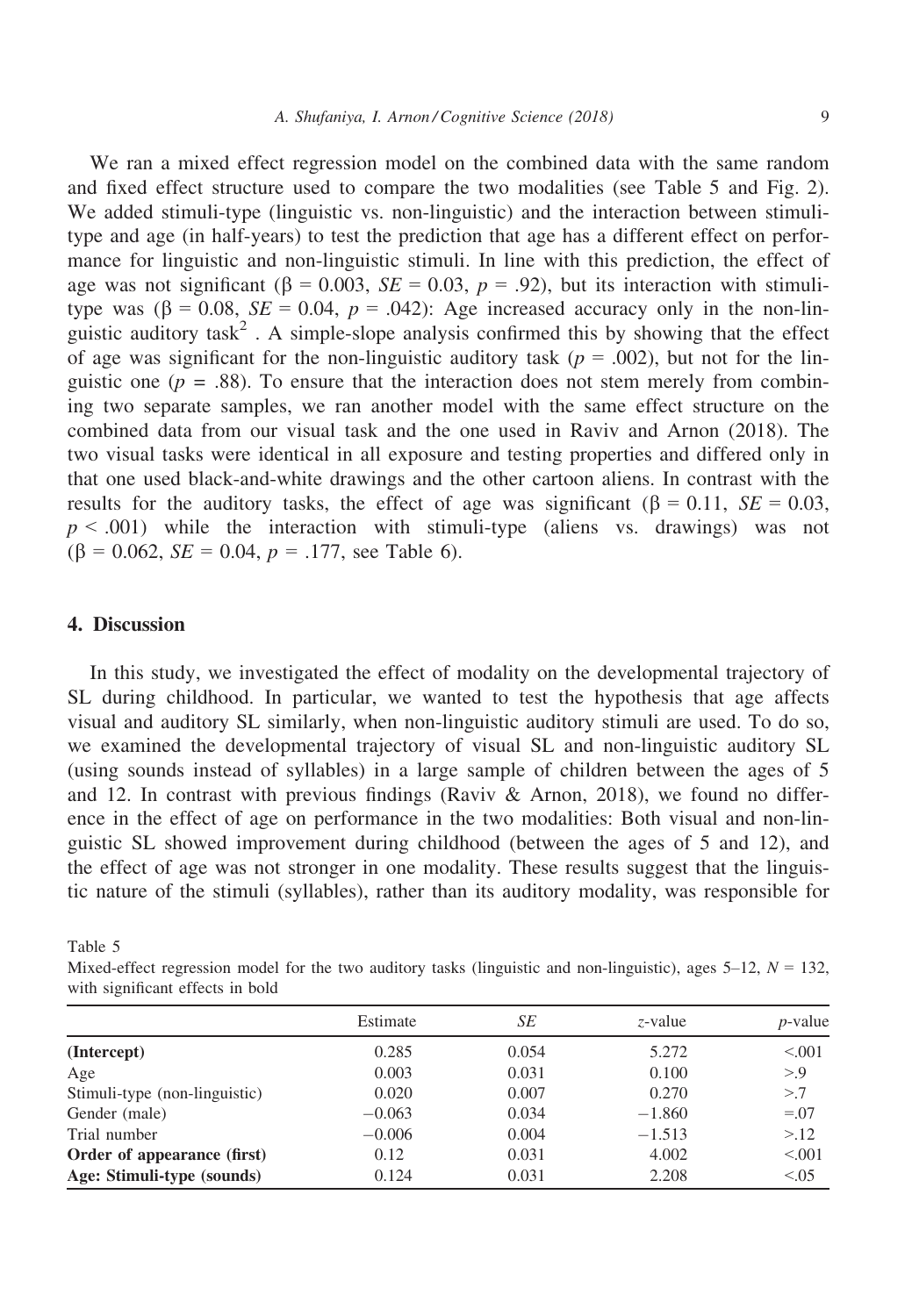

Fig. 2. Accuracy in the two auditory tasks by age (in half years). Each dot represents an accuracy score (ranging from 0% to 100%) shown by one participant in the relevant age range. The size of the dots reflects the number of participants who had that score. The two colorful plotted lines represent the linear regression line for each task, with the standard confidence interval in gray. The gray line represents the 50% chance level.

#### Table 6

| significant effects in bold                                                                                       |  |  |
|-------------------------------------------------------------------------------------------------------------------|--|--|
| Mixed-effect regression model for the two visual tasks (using aliens or drawings), ages $5-12$ , $N = 128$ , with |  |  |

|                             | Estimate | SЕ     | z-value  | $p$ -value |
|-----------------------------|----------|--------|----------|------------|
| (Intercept)                 | 0.595    | 0.065  | 9.091    | < 0.001    |
| Age                         | 0.11     | 0.03   | 3.578    | < 0.001    |
| Stimuli-type (aliens)       | $-0.072$ | 0.0091 | $-0.794$ | >4         |
| Gender (male)               | $-0.015$ | 0.045  | $-0.332$ | > 7        |
| Trial number                | $-0.005$ | 0.003  | $-1.361$ | >16        |
| Order of appearance (first) | 0.015    | 0.028  | 0.529    | > 5        |
| Age: stimuli-type (aliens)  | 0.015    | 0.062  | 1.438    | >17        |

the lack of improvement with age in previous work. To explore this claim more directly, we combined our data with that collected by Raviv and Arnon (2018) and compared the effect of age on the two auditory tasks (one linguistic and one non-linguistic). This comparison revealed a significant interaction between age and stimuli type in the auditory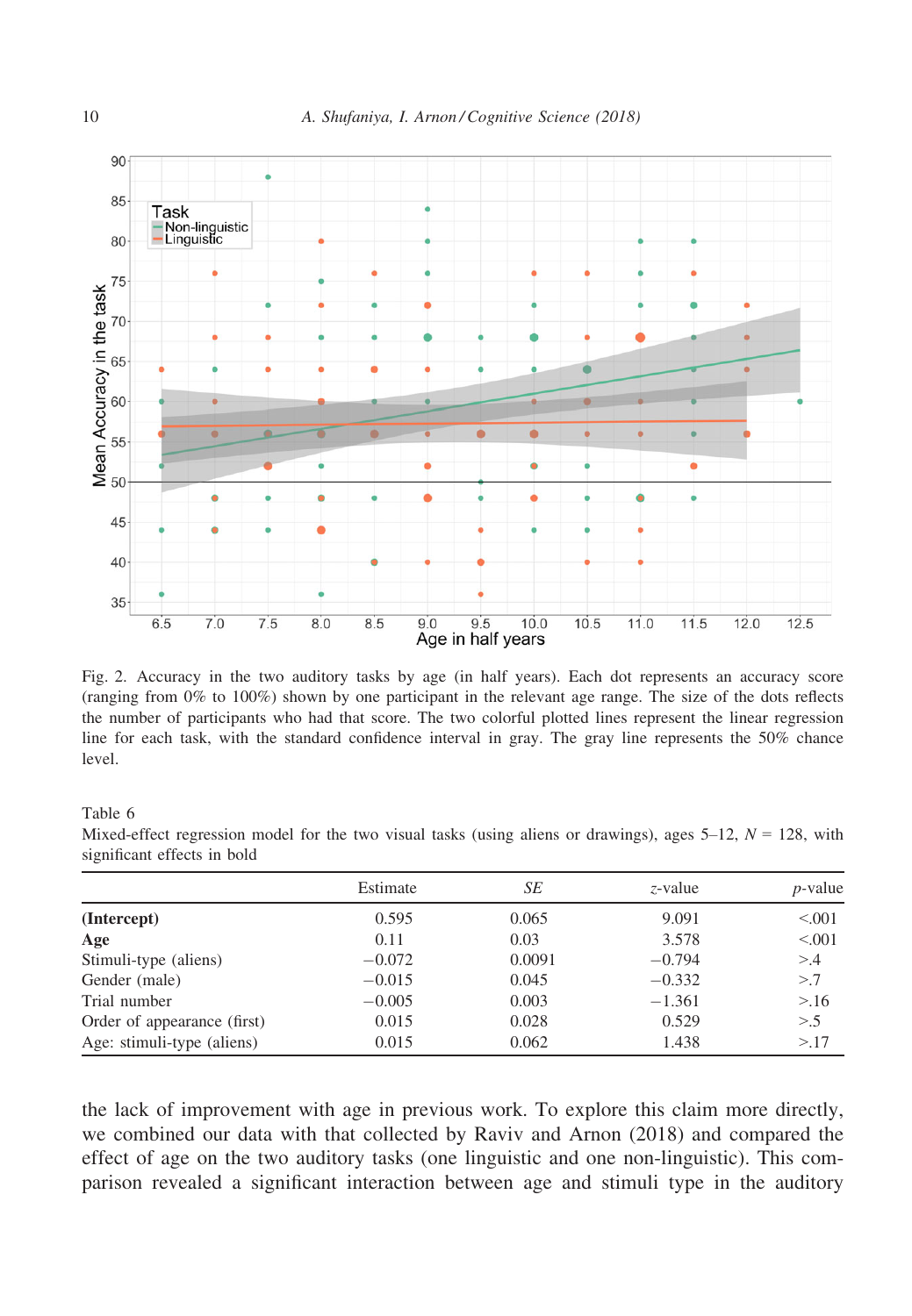domain: Accuracy increased with age only for the non-linguistic auditory task. To ensure the interaction was not driven by combining two separate samples, we also compared the effect of age on the two visual tasks (one using drawings and the other alien cartoons) and found no interaction: Age improved performance similarly on both visual tasks. Taken together, our findings support the hypothesis that the effect of age on performance is modulated by stimuli-properties, not modality. They further suggest that age invariance is limited to linguistic stimuli: SL improved with age across modality when non-linguistic stimuli were used.

Before reaching this conclusion, it is important to consider additional differences between the stimuli used in each study. In particular, the two auditory tasks differed in stimulus duration: Each syllable was presented for 250 ms, while each familiar sound (and the visual images) were presented for 500 ms. The difference in duration raises a potential challenge to our interpretation: The lack of age effects for the linguistic stimuli could reflect their shorter duration, rather than their linguistic nature. That is, the positive effect of age could result from an improvement in other skills, such as strategic processing, which develop with age and may be less available at the shorter presentation rate. Several factors undermine this alternative explanation. First, such an explanation predicts that SL will not improve with age at shorter durations. This contrasts with recent developmental data showing that children's visual SL improves similarly with age for shorter and longer presentation rates (200 ms, 400 ms, and 800 ms; Arciuli & Simpson, 2011). It could still be that such an interaction exists only in the auditory domain, but this would be surprising given that changes in duration impact visual SL more than auditory SL, at least in adults (Conway & Christiansen, 2009; Emberson et al., 2011). Second, both presentation rates were relatively long (even 250 ms is not a rapid presentation rate for a single syllable), and the difference between them is not one that is implicated (to our knowledge) in the activation—or lack thereof—of relevant cognitive processes like memory or attention. Finally, findings from adults suggest that some explicit strategies are available even at short stimulus durations (250 ms; Bertels et al., 2015), and more important, that their impact on incidental learning may be limited, even for longer durations. Longer presentation rates led to improved performance only for intentional learning (when participants were told in advance that shapes appear in recurring triplets), and not for incidental learning like the one we assessed (Bertals, Destrebecqz, & Franco, 2015). While it is unlikely that the difference between the two auditory tasks was driven solely by duration, further work is needed to disentangle the impact of stimulus duration and stimulus type on the developmental trajectory of SL (we are currently examining the effect of age on non-linguistic stimuli presented for a shorter duration).

There are several possible explanations for the differential effect of age on linguistic and non-linguistic auditory stimuli. One possibility is that learning linguistic relations in general is age-invariant; however, this seems implausible given that declarative memory—which is implicated in various aspects of word learning—improves during childhood (e.g., Ofen et al., 2007). Alternatively, the lack of age effects may be limited to the kind of syllable statistics tested. Learning about syllable co-occurrence patterns—the relation we tested and that is tested in many auditory SL tasks—is necessary for word segmentation, one of the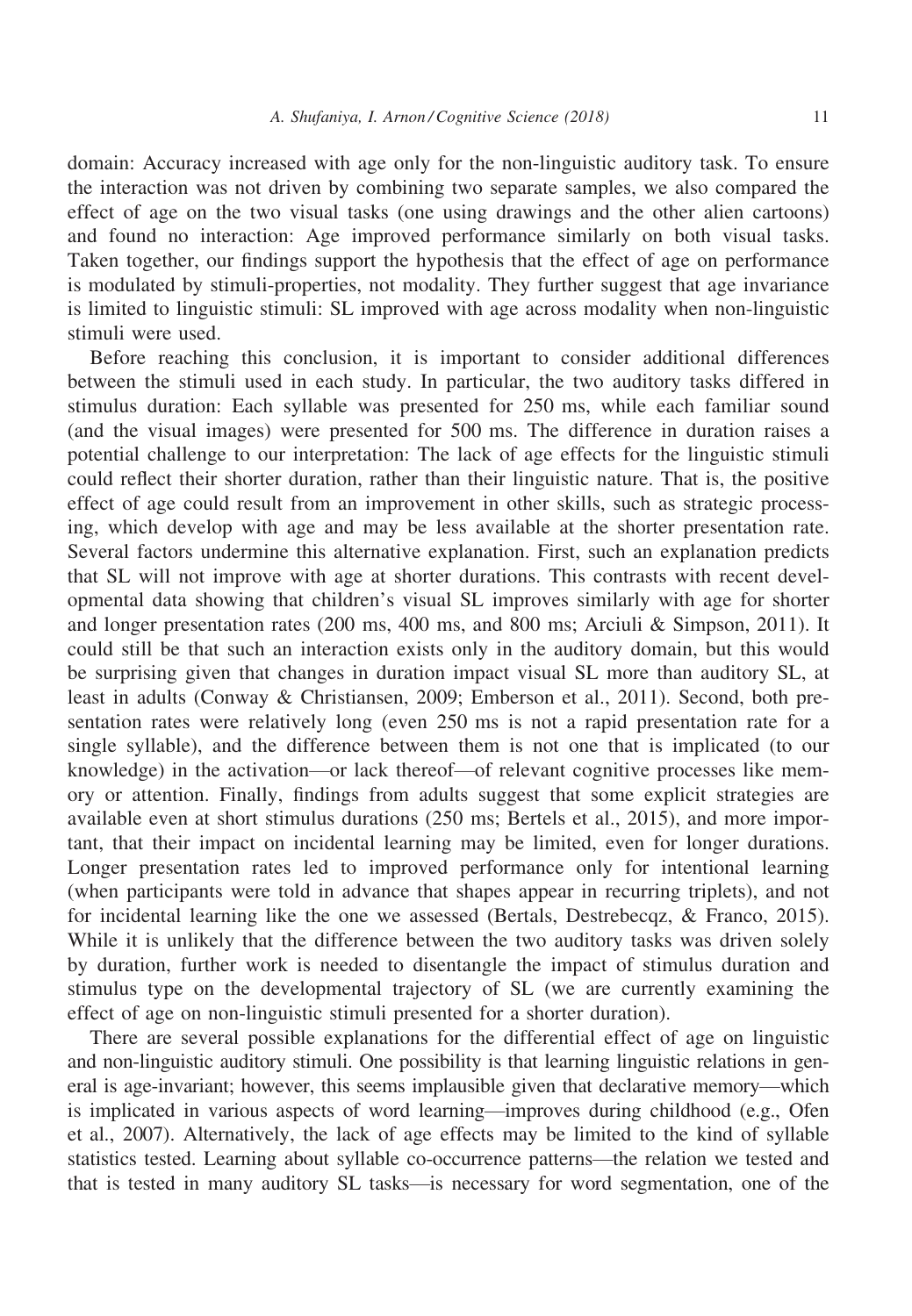first challenges of language acquisition. Learning these particular relations may not change much after the first year of life, when phonetic categories are established and word segmentation is performed (e.g., Kuhl, Williams, Lacerda, Stevens, & Lindblom, 1992; Werker & Tees, 1984). Linguistic auditory tasks are sensitive to prior knowledge in a way that other SL tasks are not (Perruchet, Poulin-Charronnat, Tillmann, & Peereman, 2014; Poulin-Charronnat, Perruchet, Tillmann, & Peereman, 2017; Siegelman, Bogaerts, Elazar, Arciuli, & Frost, 2018), but the effect of that knowledge may not change much after it has been established. Since knowledge about syllable co-occurrences is already present in early childhood (Storkel, 2001), our youngest age group (six-year-olds) may have been too "old" to show age effects. That is, age may still affect linguistic SL, but only at younger ages. Testing this prediction requires evidence for the entire age range from birth to later childhood, which is extremely hard to come by. Research on SL in children has tended to adopt the same methods used with adults, where learning is assessed using explicit measures (e.g., Kidd & Arciuli, 2016; Saffran et al., 1997). These measures are not suitable for use with younger children (and are not very reliable with older children as well, Arnon, under review). There is currently no existing SL task that can be used across the entire age range.

The current findings also have implications for our understanding of the domain-generality versus domain-specificity of SL. The fact that SL is found across modalities has been used to argue for its domain-generality (Saffran & Thiessen, 2007; Thiessen & Erickson, 2015). However, there is growing evidence that SL shows modality-specific constraints and may function differently across modalities (Arciuli, 2017; Conway & Christiansen, 2005, 2006; Emberson et al., 2011; Frost, Armstrong, Siegelman, & Christiansen, 2015; Siegelman & Frost, 2015). Our findings highlight *similarities* between visual and auditory SL and point to the importance of taking stimuli properties into account when investigating the effect of modality. Previously reported differences (and similarities) may have been driven not only by modality, but also by the specific stimuli used. For instance, stimuli choice may modulate overall differences in accuracy across modalities. Adults show better learning in the auditory domain compared to the visual one (Conway & Christiansen, 2005; Emberson et al., 2011; Siegelman & Frost, 2015), a finding taken to reflect the greater sensitivity of audition to temporal regularities. Children, in contrast, show better learning in the visual domain (Raviv & Arnon, 2018; the current paper). Rather than reflecting a developmental stage, this discrepancy may stem from the different stimuli used in child and adult studies. The auditory advantage in adults is found when comparing familiar syllables (auditory) to unidentifiable shapes (visual). The visual advantage in children is found when comparing syllables (auditory) to cartoon aliens or familiar drawings: In these cases, the visual stimuli is probably easier to encode and/or remember (it has more semantic content). The existence (and direction) of a modality-based advantage may depend on the relative familiarity and salience of the particular visual and auditory stimuli used. More generally, claims about modality-based differences in SL need to be validated for a range of linguistic and non-linguistic stimuli. The effect of stimuli choice on performance highlights the impact of prior knowledge and expectations on SL (Siegelman et al., 2018) and is consistent with a view of SL as a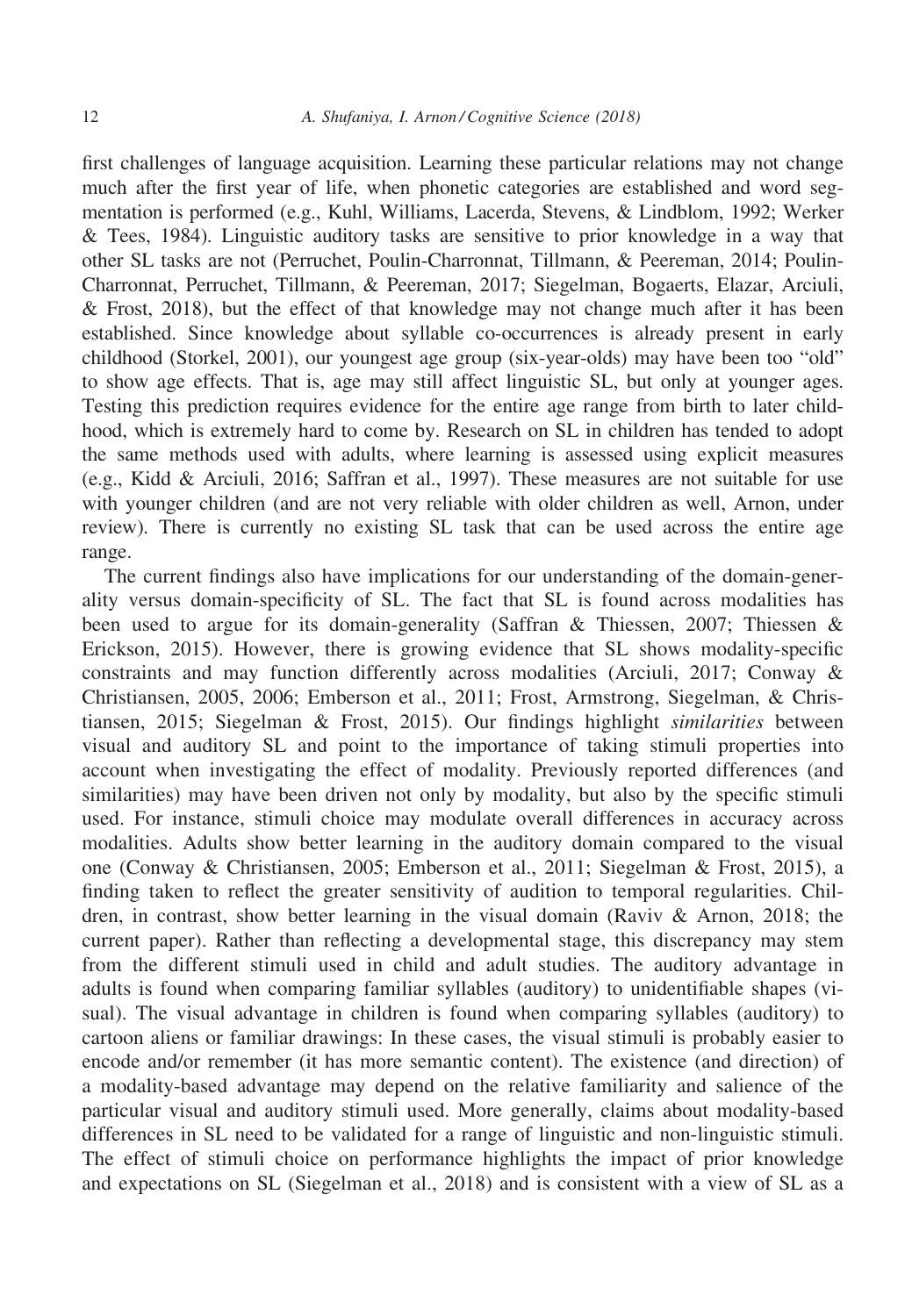multi-component mechanism (Arciuli, 2017). The computations themselves may be domain-general, and work similarly across modality and stimuli, but nevertheless result in varying outcomes (and developmental trajectories) because of the difference in the existence and strength of prior knowledge. Under this view, the "uniqueness" of linguistic stimuli is not related to its auditory nature but reflects the stronger and more entrenched expectations we have about the temporal regularities of speech. Similar effects could be found in the processing of visual stimuli for which we have similarly strong expectations (like letter patterns).

In sum, this study compared the developmental trajectory of visual and non-linguistic auditory SL. The results show that both improved similarly with age during childhood, in contrast to linguistic auditory SL, which was age-invariant for the same age range (Raviv & Arnon, 2018). While additional work is needed to understand the effect of stimulus duration on SL during development, these findings highlight the stimuli-sensitive nature of SL and suggest that previously found differences were not driven solely by modality. As such, they are consistent with the view that SL is not a unitary, stable capacity, but rather one that is sensitive to both stimulus and modality features.

## Acknowledgments

We thank Noam Siegelman, Louisa Bogaerts, and Ram Frost for helpful comments and discussions, and Limor Raviv for sharing her data. We thank Zohar Aizenbud for programming the experiments. We also thank the research assistants at the Living Lab in the Bloomfield Science Museum (Tamar Johnson, Ori Lavi-Rotbein, Niva Goldberg); the museum staff; and the children and parents who participated in the studies. The research was funded by an Israeli Science Foundation grant to the second author (grant number 584/16).

## **Notes**

- 1. These children were removed because they are showing a clear dispreference for the familiar items, suggesting they did not understand the forced-choice task. The results do not change is they are included.
- 2. Based on Emberson et al. (2011) we would have expected performance on the linguistic task to be higher overall than the non-linguistic task because of its' shorter duration, but this was not the case. It is hard to directly compare the two studies since the intervals between stimuli in Emberson et al. (2011) were much longer than in the current study: Because they used interleaved visual and auditory streams, their long presentation rate, where auditory SL deteriorated, had a gap of up to 2,250 m between individual elements (see p. 1029 in that paper). It may be that auditory SL only deteriorates at very slow presentation rates, slower than the one we used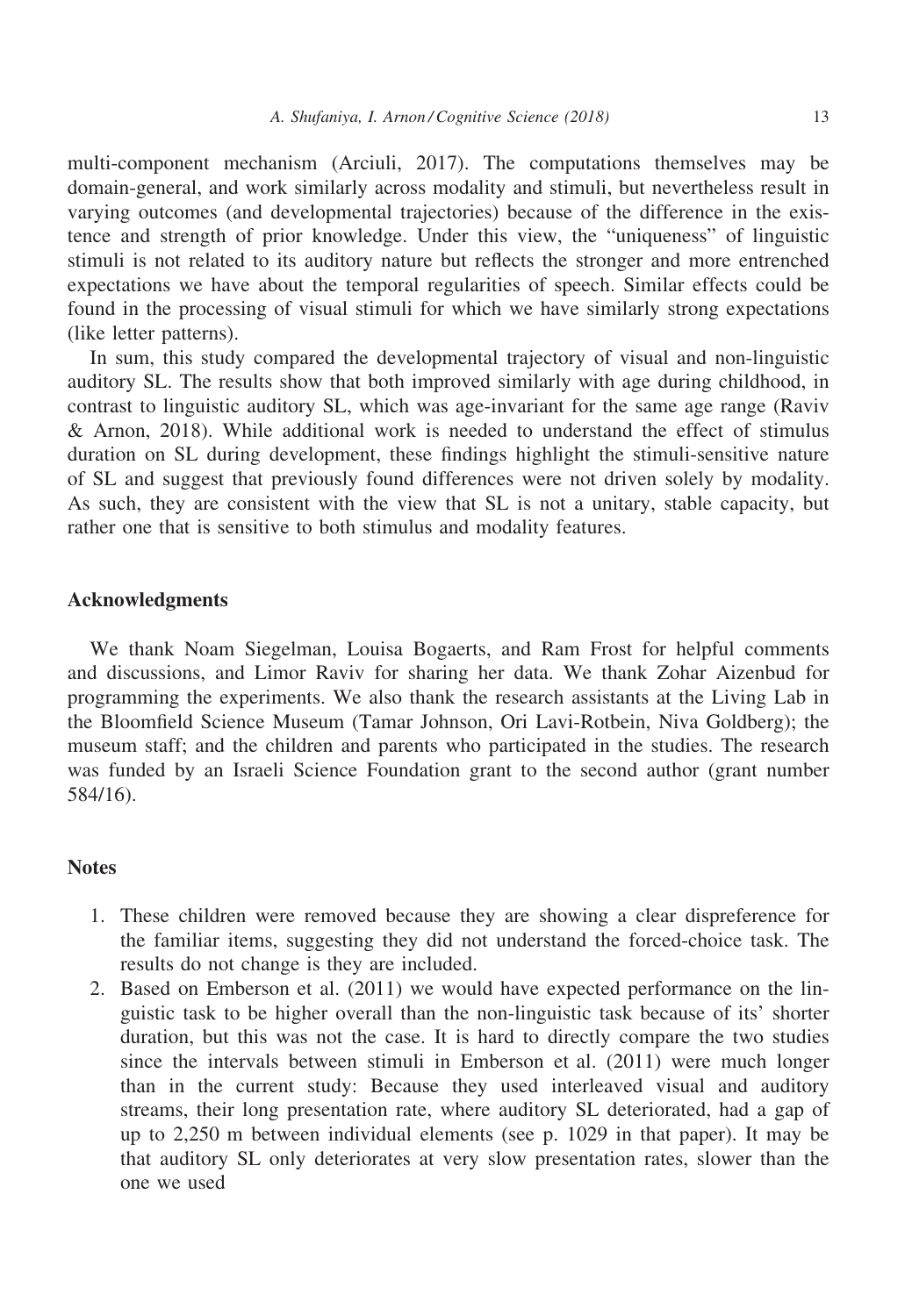#### References

- Alario, F. X., & Ferrand, L. (1999). A set of 400 pictures standardized for French: Norms for name agreement, image agreement, familiarity, visual complexity, image variability, and age of acquisition. Behavior Research Methods, Instruments, & Computers, 31(3), 531–552. [https://doi.org/10.3758/](https://doi.org/10.3758/BF03200732) [BF03200732.](https://doi.org/10.3758/BF03200732)
- Arciuli, J. (2017). The multi-component nature of statistical learning. Philosophical Transactions of the Royal Society B: Biological Sciences, 372(1711), 20160058. [https://doi.org/10.1098/rstb.2016.0058.](https://doi.org/10.1098/rstb.2016.0058)
- Arciuli, J., & Simpson, I. C. (2011). Statistical learning in typically developing children: The role of age and speed of stimulus presentation. *Developmental Science*, 14(3), 464–473. [https://doi.org/10.1111/j.1467-](https://doi.org/10.1111/j.1467-7687.2009.00937.x) [7687.2009.00937.x.](https://doi.org/10.1111/j.1467-7687.2009.00937.x)
- Arciuli, J., & von Koss Torkildsen, J. (2012). Advancing our understanding of the link between statistical learning and language acquisition: The need for longitudinal data. *Frontiers in Psychology*, 3, 1–9. [https://doi.org/10.3389/fpsyg.2012.00324.](https://doi.org/10.3389/fpsyg.2012.00324)
- Arnon, I. (under review). Do current statistical learning tasks capture stable individual differences in children? An investigation of reliability across modalities.
- Bertels, J., Boursain, E., Destrebecqz, A., & Gaillard, V. (2015). Visual statistical learning in children and young adults: How implicit? Frontiers in Psychology, 5(1541), 1-11. [https://doi.org/10.3389/fpsyg.2014.](https://doi.org/10.3389/fpsyg.2014.01541) [01541.](https://doi.org/10.3389/fpsyg.2014.01541)
- Bertels, J., Destrebecqz, A., & Franco, A. (2015). Interacting effects of instructions and presentation rate on visual statistical learning, Frontiers in Psychology, 6: 1806,<https://doi.org/10.3389/fpsyg.2015.01806>
- Christiansen, M.H. (in press). Implicit-statistical learning: A tale of two literatures. Topics in Cognitive Science
- Conway, C. M., Bauernschmidt, A., Huang, S. S., & Pisoni, D. B. (2010). Implicit statistical learning in language processing: Word predictability is the key. Cognition, 114(3), 356–371. [https://doi.org/10.1016/](https://doi.org/10.1016/j.cognition.2009.10.009) [j.cognition.2009.10.009.](https://doi.org/10.1016/j.cognition.2009.10.009)
- Conway, C. M., & Christiansen, M. H. (2005). Modality-constrained statistical learning of tactile, visual, and auditory sequences. Journal of Experimental Psychology: Learning, Memory, and Cognition, 31(1), 24–39. [https://doi.org/10.1037/0278-7393.31.1.24.](https://doi.org/10.1037/0278-7393.31.1.24)
- Conway, C. M., & Christiansen, M. H. (2006). Statistical learning within and between modalities: Pitting abstract against stimulus-specific representations. Psychological Science, 17(10), 905–912. [https://doi.org/](https://doi.org/10.1111/j.1467-9280.2006.01801.x) [10.1111/j.1467-9280.2006.01801.x.](https://doi.org/10.1111/j.1467-9280.2006.01801.x)
- Conway, C. M., & Christiansen, M. H. (2009). Seeing and hearing in space and time: Effects of modality and presentation rate on implicit statistical learning. European Journal of Cognitive Psychology, 21, 561-580.
- Emberson, L. L., Conway, C. M., & Christiansen, M. H. (2011). Timing is everything: Changes in presentation rate have opposite effects on auditory and visual implicit statistical learning. The Quarterly Journal of Experimental Psychology, 64(5), 1021–1040.<https://doi.org/10.1080/17470218.2010.538972>.
- Frost, R., Armstrong, B. C., Siegelman, N., & Christiansen, M. H. (2015). Domain generality versus modality specificity: The paradox of statistical learning. Trends in Cognitive Sciences, 19(3), 117-125. [https://doi.](https://doi.org/10.1016/j.tics.2014.12.010) [org/10.1016/j.tics.2014.12.010.](https://doi.org/10.1016/j.tics.2014.12.010)
- Gervain, J., Nespor, M., Mazuka, R., Horie, R., & Mehler, J. (2008). Bootstrapping word order in prelexical infants: A Japanese-Italian cross-linguistic study. Cognitive Psychology, 57(1), 56–74. [https://doi.org/10.](https://doi.org/10.1016/j.cogpsych.2007.12.001) [1016/j.cogpsych.2007.12.001](https://doi.org/10.1016/j.cogpsych.2007.12.001).
- Gómez, R. L., & Gerken, L. (1999). Artificial grammar learning by 1-year-olds leads to specific and abstract knowledge. Cognition, 70(2), 109–135. [https://doi.org/10.1016/S0010-0277\(99\)00003-7.](https://doi.org/10.1016/S0010-0277(99)00003-7)
- Hakuta, K., Bialystok, E., & Wiley, E. (2003). Critical evidence: A test of the critical-period hypothesis for second-language acquisition. Psychological Science, 14(1), 31–38.<https://doi.org/10.1111/1467-9280.01415>.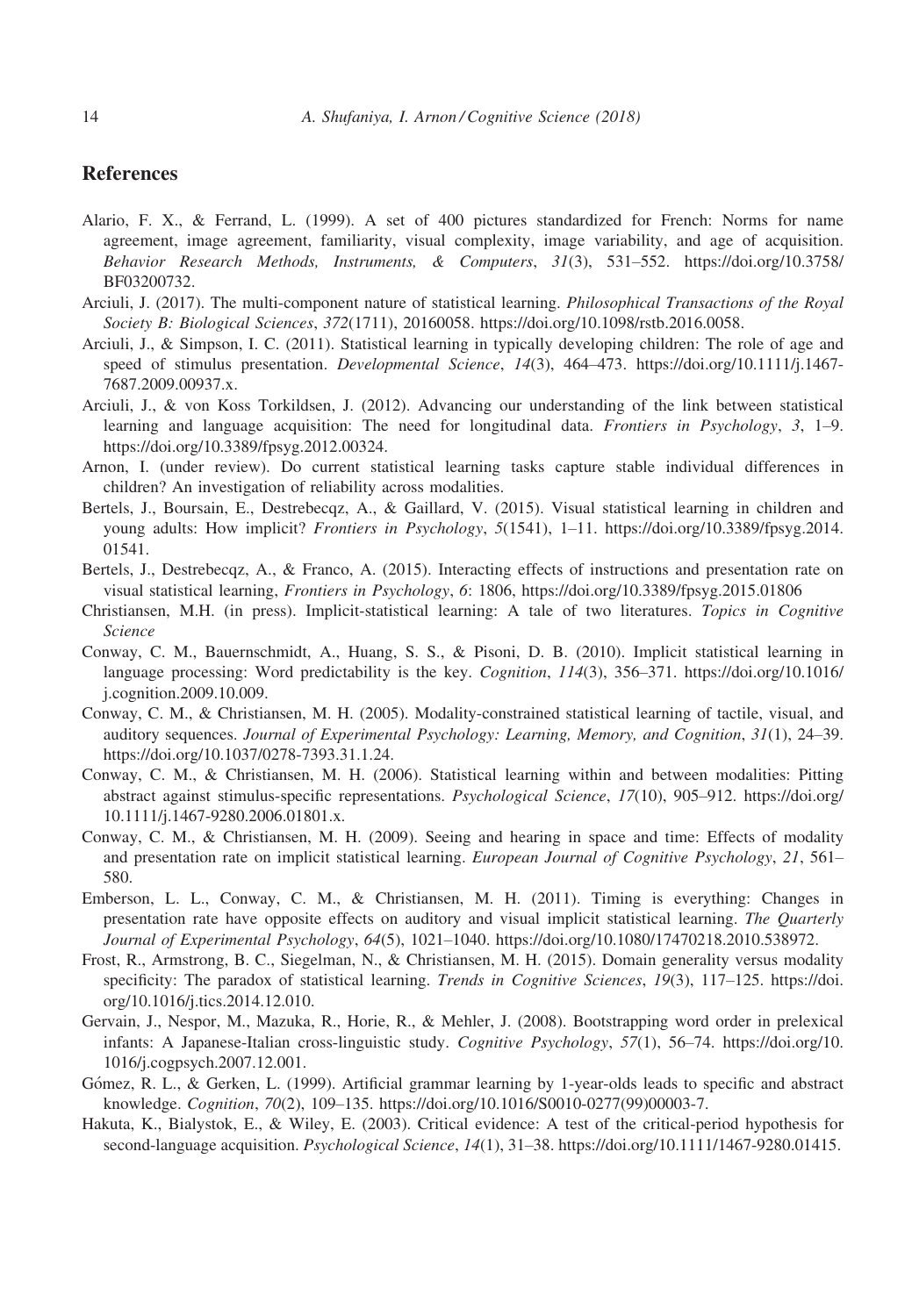- Hartshorne, J. K., Tenenbaum, J. B., & Pinker, S. (2018). A critical period for second language acquisition: Evidence from 2/3 million English speakers. Cognition.
- Janacsek, K., Fiser, J., & Nemeth, D. (2012). The best time to acquire new skills: Age-related differences in implicit sequence learning across the human lifespan. Developmental Science, 15(4), 496–505. [https://doi.](https://doi.org/10.1111/j.1467-7687.2012.01150.x) [org/10.1111/j.1467-7687.2012.01150.x.](https://doi.org/10.1111/j.1467-7687.2012.01150.x)
- Johnson, J. S., & Newport, E. L. (1989). Critical period effects in second language learning: The influence of maturational state on the acquisition of English as a second language. Cognitive Psychology, 21(1), 60–99. [https://doi.org/10.1016/0010-0285\(89\)90003-0](https://doi.org/10.1016/0010-0285(89)90003-0).
- Kidd, E. (2012). Implicit statistical learning is directly associated with the acquisition of syntax. Developmental Psychology, 48(1), 171–184.<https://doi.org/10.1037/a0025405>.
- Kidd, E., & Arciuli, J. (2016). Individual differences in statistical learning predict children's comprehension of syntax. Child Development, 87(1), 184–193.<https://doi.org/10.1111/cdev.12461>.
- Kuhl, P. K., Williams, K. A., Lacerda, F., Stevens, K. N., & Lindblom, B. (1992). Linguistic experience alters phonetic perception in infants by 6 months of age. Science, 255(5044), 606–608. [https://doi.org/10.](https://doi.org/10.1126/science.1736364) [1126/science.1736364](https://doi.org/10.1126/science.1736364).
- Lukács, Á., & Kemény, F. (2015). Development of different forms of skill learning throughout the lifespan. Cognitive Science, 39(2), 383–404. [https://doi.org/10.1111/cogs.12143.](https://doi.org/10.1111/cogs.12143)
- Maital, S. L., Dromi, E., Sagi, A., & Bornstein, M. H. (2000). The Hebrew communicative development inventory: Language specific properties and cross-linguistic generalizations. Journal of Child Language, 27(1), 43–67.
- Maye, J., Werker, J. F., & Gerken, L. (2002). Infant sensitivity to distributional information can affect phonetic discrimination. Cognition, 82(3), B101–B111. [https://doi.org/10.1016/S0010-0277\(01\)00157-3.](https://doi.org/10.1016/S0010-0277(01)00157-3)
- Meulemans, T., Van der Linden, M., & Perruchet, P. (1998). Implicit sequence learning in children. Journal of Experimental Child Psychology, 69(3), 199–221.<https://doi.org/10.1006/jecp.1998.2442>.
- Misyak, J. B., & Christiansen, M. H. (2012). Statistical learning and language: An individual differences study. Language Learning, 62(1), 302–331.<https://doi.org/10.1111/j.1467-9922.2010.00626.x>.
- Ofen, N., Kao, Y.-C., Sokol-Hessner, P., Kim, H., Whitfield-Gabrieli, S., & Gabrieli, J. D. E. (2007). Development of the declarative memory system in the human brain. Nature Neuroscience, 10, 1198–1205. <https://doi.org/10.1038/nn1950>.
- Perruchet, P., & Pacton, S. (2006). Implicit learning and statistical learning: One phenomenon, two approaches. Trends in Cognitive Sciences, 10(5), 233–238. [https://doi.org/10.1016/j.tics.2006.03.006.](https://doi.org/10.1016/j.tics.2006.03.006)
- Perruchet, P., Poulin-Charronnat, B., Tillmann, B., & Peereman, R. (2014). New evidence for chunk-based models in word segmentation. Acta Psychologica, 149, 1–8.<https://doi.org/10.1016/j.actpsy.2014.01.015>.
- Poulin-Charronnat, B., Perruchet, P., Tillmann, B., & Peereman, R. (2017). Familiar units prevail over statistical cues in word segmentation. Psychological Research, 81(5), 990–1003. [https://doi.org/10.1007/](https://doi.org/10.1007/s00426-016-0793-y) [s00426-016-0793-y](https://doi.org/10.1007/s00426-016-0793-y).
- Raviv, L., & Arnon, I. (2018). The developmental trajectory of children's auditory and visual statistical learning abilities: Modality-based differences in the effect of age. Developmental Science, 21, [https://doi.](https://doi.org/10.1111/desc.12593) [org/10.1111/desc.12593](https://doi.org/10.1111/desc.12593).
- Reber, A. S. (1993). Implicit learning and tacit knowledge: An essay on the cognitive unconscious. Oxford, UK: Oxford University Press.
- Romberg, A. R., & Saffran, J. R. (2010). Statistical learning and language acquisition. Wiley Interdisciplinary Reviews: Cognitive Science, 1(6), 906–914. [https://doi.org/10.1002/wcs.78.](https://doi.org/10.1002/wcs.78)
- Saffran, J. R. (2002). Constraints on statistical language learning. Journal of Memory and Language, 47(1), 172–196.<https://doi.org/10.1006/jmla.2001.2839>.
- Saffran, J. R., Aslin, R. N., & Newport, E. L. (1996). Statistical learning by 8-month-old infants. Science, 274(5294), 1926–1928.<https://doi.org/10.1126/science.274.5294.1926>.
- Saffran, J. R., Johnson, E. K., Aslin, R. N., & Newport, E. L. (1999). Statistical learning of tone sequences by human infants and adults. Cognition, 70(1), 27–52. [https://doi.org/10.1016/S0010-0277\(98\)00075-4](https://doi.org/10.1016/S0010-0277(98)00075-4).